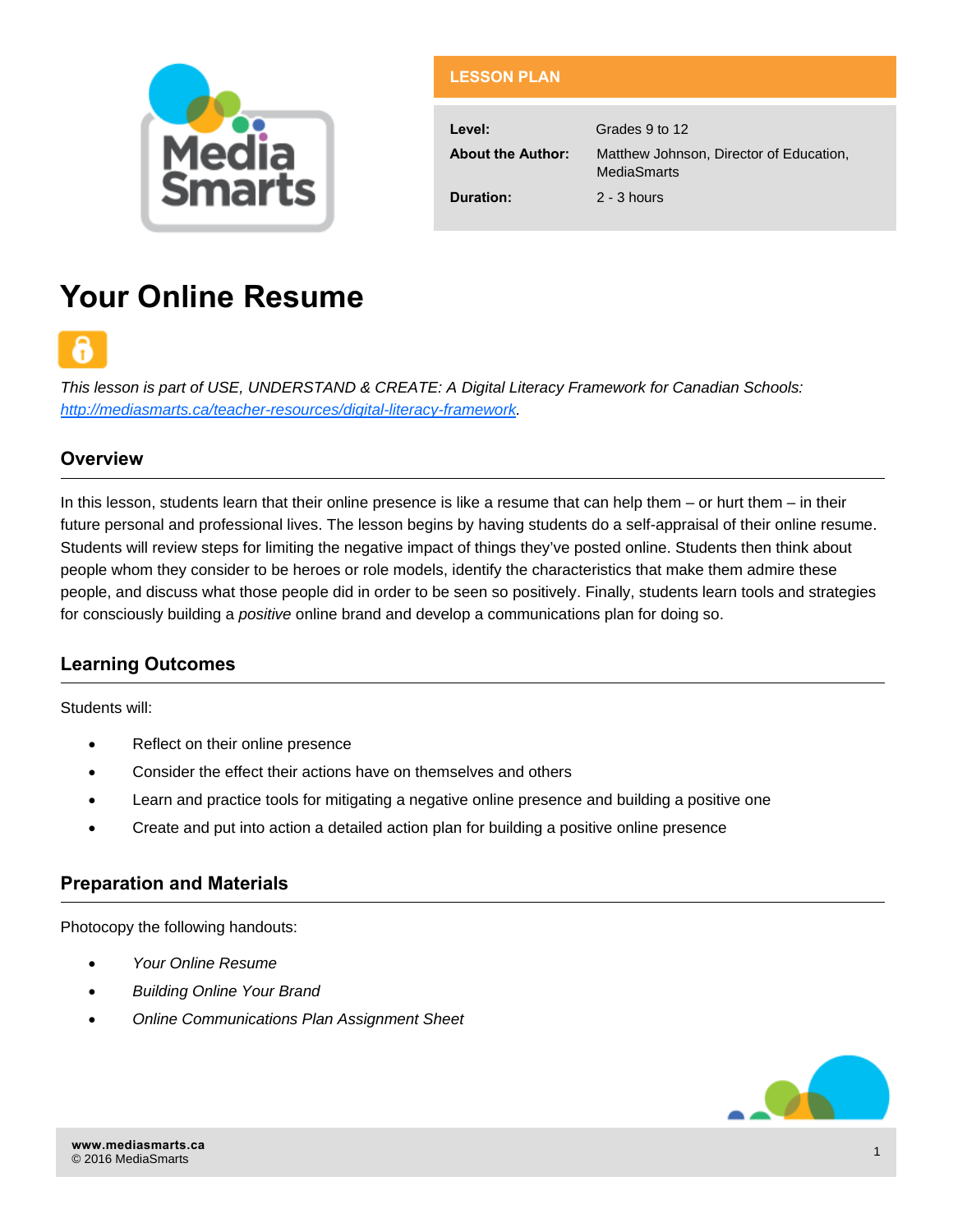### **Procedure**

#### **Your Online Resume**

Before you begin this lesson, distribute the handout *Your Online Resume* and go through the instructions with the class. Have them complete the handout for homework.

Begin by asking the class if any of them were surprised by what they found. (Don't push them to share specifics, but allow them to do so as long as they're appropriate for class.) If no students found anything surprising, you can share the following anecdotes:

- A student found a social network account in his name that he hadn't created.
- A student found a photo of her that had been given a caption suggesting she was drinking underage.
- A student got in trouble because he was tagged in a photo his friend took of his first time driving because he wasn't allowed to be a passenger in a car without an adult present.
- A student lost a job because her employer saw she had posted obscene quotes from a TV show on her Facebook page.
- A student found a photo of her that was being used, without her permission, in an ad.

Now ask the class if they've ever taken steps to *control online audiences –* in other words, to make sure that something they posted was only seen by *some* of the people they know online (by some friends but not others, for example, or by friends but not by parents). Ask them to volunteer tools and tactics that they use for this.

Make sure the following are mentioned:

- Controlling contacts (deciding who can Friend or Follow you) Point out that different social networks have different defaults for who can see your content: for example, on Facebook you have to choose to Friend someone before they can see what you post, but on Twitter you have to choose to block them if you **don`t**  want them to see what you post. Also make sure they know that privacy settings don`t necessarily apply to **all** your content – for example, the student mentioned above who lost her job had posted the quotes in comments on her cover photo, which was visible to anyone with a Facebook account.
- Using different social media for different groups (Instagram for friends and Facebook for family, for example)
- Using privacy settings (blocking some of your friends from seeing a particular post, for example)
- Talking in code that some people you know will understand and others won't
- Using anonymous/pseudonymous accounts

Now ask: Would you change what you do/say/post online if you had no power to control who saw it (no privacy tools, etc.)? Why or why not? Let students discuss this for a short time without requiring a consensus.

Ask students to suggest ways that the wrong people could see your material, even if you control the audience using the strategies and tools mentioned earlier. Students can contribute either *ways* that this could happen or specific *anecdotes* about this happening; though in the latter case they shouldn't mention names of anyone but themselves.

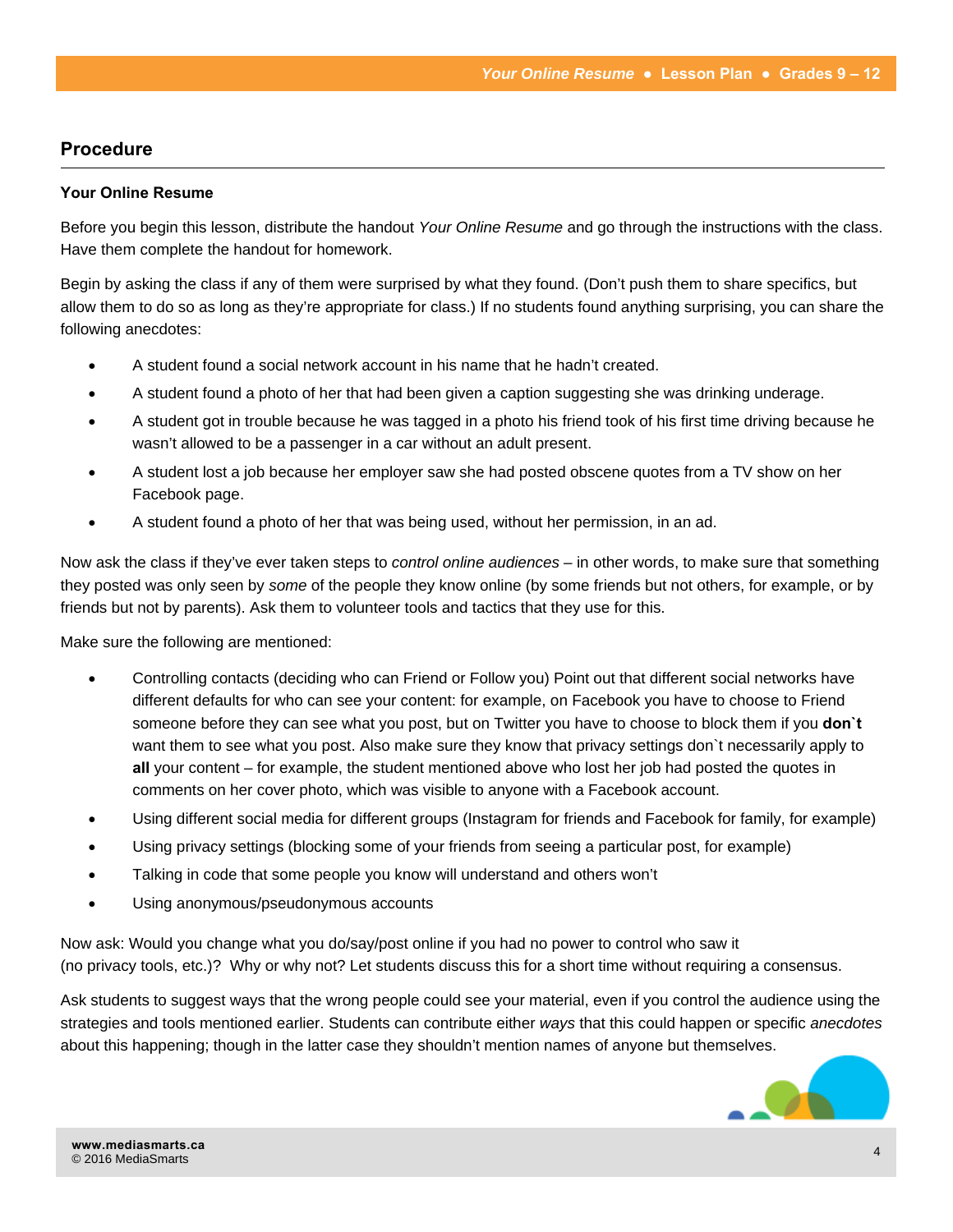Make sure to mention:

- Your friends who do have access might share your content
- Content can be moved from one platform to another
- Content you posted before you were "savvy" can come back to haunt you
- Anonymous/pseudonymous accounts can be tracked back to you ("doxxing")

Review the "Cleaning Up" section of the *Your Online Resume* handout with the class.

#### **Role Models**

Tell the class that while there are ways to avoid creating a *negative* reputation and to *repair* it, it's also important to actively work to create a *positive* reputation online. After all, when we create a resume to apply for a job, we don't just avoid writing reasons why we'd be bad at the job – we write why we'd be *good* at it. Now students will do an exercise that helps them think about what good qualities they want their online resume to communicate.

Have students make a list of people they admire. These can be from any source (history, social media, celebrities, etc.). Make a list on the board and identify the *top four* people suggested by the most students.

Break students into 4 groups. Set up four "stations" with a section of the blackboard, a page of newsprint, or an Internetconnected computer wit[h Wordle](http://www.wordle.net/) or a [similar word cloud tool](http://www.edudemic.com/9-word-cloud-generators-that-arent-wordle/) open. Have each group start by going to one of the stations and writing one of the names from the list on the blackboard or newsprint. Each student should come up with *one word to describe that person* (encourage them to use specific words, like "brave" or "smart," rather than vague words like "cool") and write it down on the board or newsprint or enter it into the Wordle. Then have groups rotate to another station and do the same thing, and repeat this until all groups have been to all stations.

If you are using Wordle or a similar tool, you can then have the groups go to the stations again briefly to see the resulting word cloud. If you used newsprint or the blackboard, have the final group compile the descriptive words and create their own *word cloud* for each person: write the words that were mentioned most often in the biggest letters, the next most often mentioned ones in somewhat smaller letters, and so on.

Now return to the full class and ask students to think about *why* they described these persons in that way. What is it about what the person does (or did), or *how* they do it, that created this impression?

#### **Building Your Online Brand**

Ask students:

If you could pick *three words* that people would use to describe you, what would those be? (Make sure students understand that these should be about who they are as people, not physical characteristics – so "athletic" is fine, but "strong" is not; "fashionable" is fine, but "pretty" is not.)

Distribute the handout *Building Your Online Brand* and have students read it and answer the questions. Then have them pair up with another student to share and compare their answers. Return to full class discussion and have that students identified for each one under those headings. students name all of the social networks that they listed and write them as headings on the board. Then collect the tools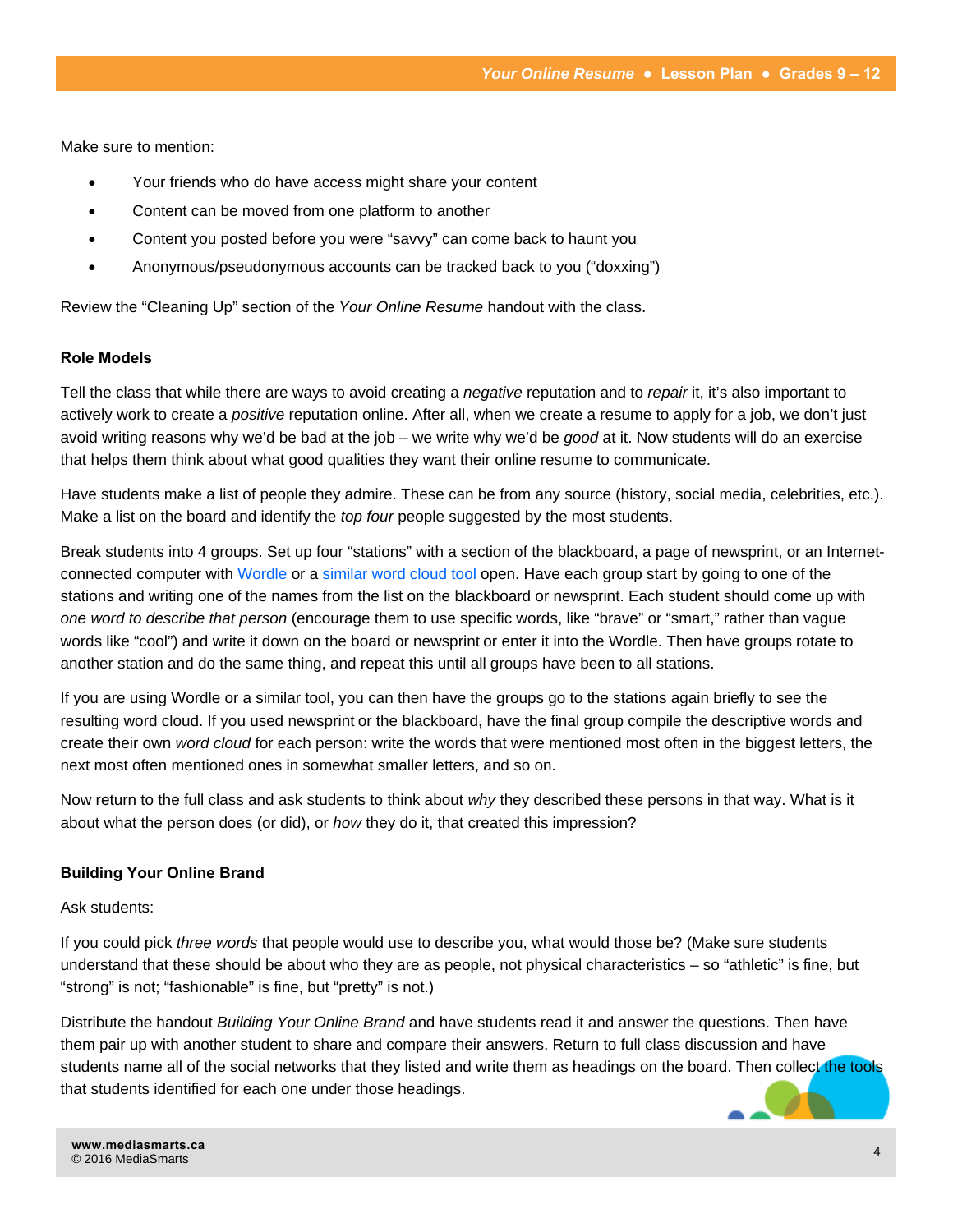#### **Assessment/Evaluation: Online Communications Plan**

Distribute the handout *Communications Plan Assignment Sheet* and have students follow the instructions. If they need help identifying three audiences who might see their content online, provide these suggestions:

- friends
- close family (parents, siblings, aunts/uncles/grandparents they see often)
- more distant family
- teachers and school administrators/university or college admissions officers
- current employer or possible future employers
- current or future professional colleagues (if they're active in an interest community, such as sports, gaming, art or fan fiction)

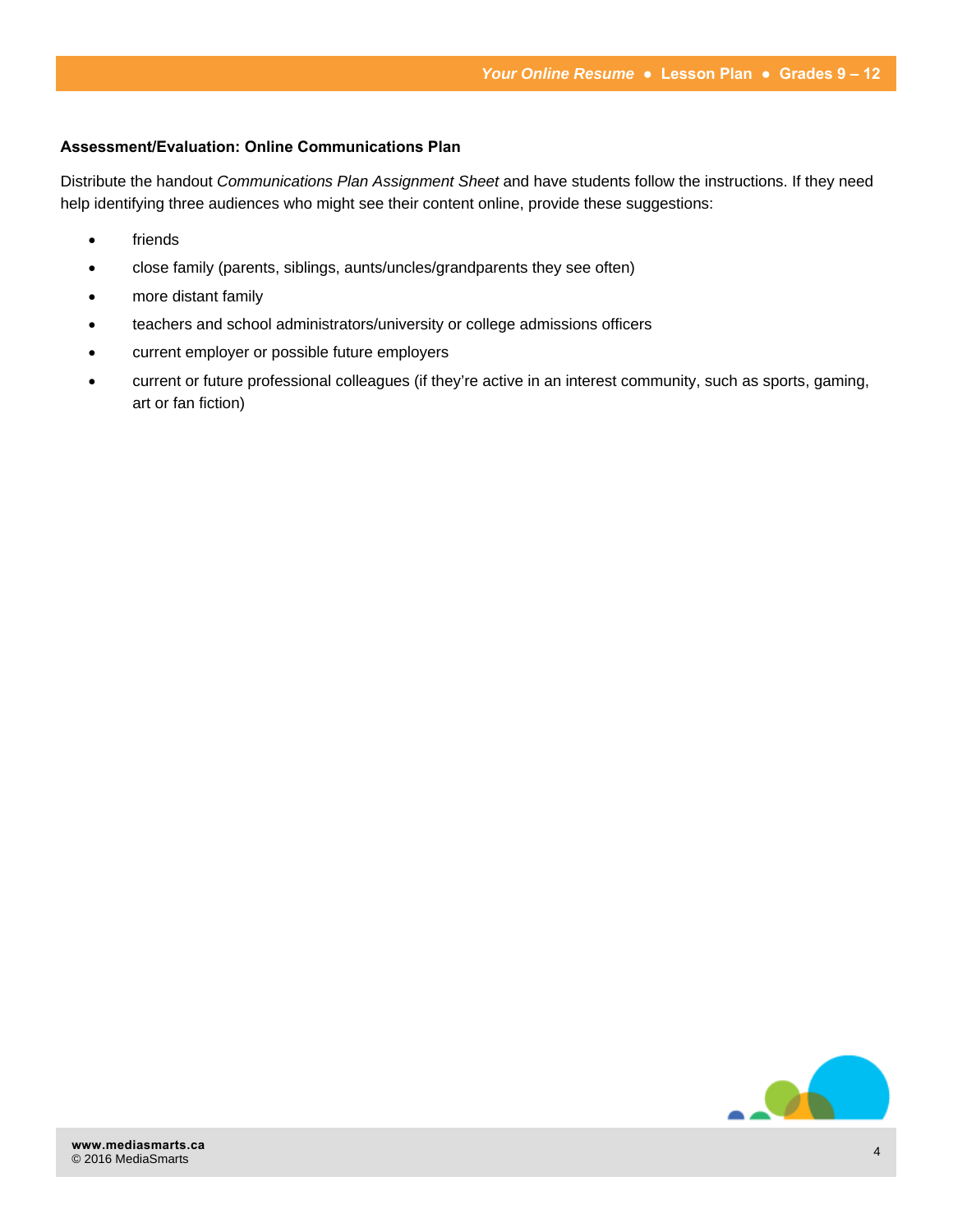## **Your Online Resume**

How people see you online is a lot like a resume you create to apply for a job. For a lot of people, it's the first – and sometimes the last – impression you make. A lot of the time, it's a real part of your resume, too. More than a third of university admissions officers look at applicants' social media pages and two thirds of employers do. (Under Canadian law employers are *not* allowed to make you give them access to your social networks, but they can access any public content.)

Here are some examples of things that employers look for in social media profiles:

- community participation, charitable service
- athletic accomplishments lending credit to traits like perseverance and commitment
- giving back to their community
- articulate, professional and tastefully creative content
- thoughtful posting of articles
- kindness, compassion towards humanity issues

And some that employers *don't* want to see:

- negative comments about previous employers
- suggestive photos easily visible on Facebook. Not the image we want for our company
- a young man who had presented himself as very clean cut and well-mannered, had pictures of himself and his friends engaged in a fistfight with another group of individuals
- sexist postings objectifying women
- very angry face on the profile picture
- inappropriate posts that are opinionated and ill-informed

(Source: Bromstein, Elizabeth. "The Social Media Posts Canadian Employers Say Swayed Them For or Against Hiring a Candidate," *Workopolis*. April 9, 2015. <http://www.workopolis.com/content/advice/article/the-social-media-posts-canadian-employers-say-swayed-them-for-or-against-hiring-a [-candidate/>\)](http://www.workopolis.com/content/advice/article/the-social-media-posts-canadian-employers-say-swayed-them-for-or-against-hiring-a-candidate/) 

So how do you find out what your online resume says about you?

A good place to start is to use a search engine to see what information about you is easily available. You can start by searching for your name – but don't stop there, especially if your name is a fairly common one. Think about what search terms someone else would use if they were looking for information about you. Would they use a nickname? Your middle names or initials? A likely misspelling of your name? Maybe they might add your hometown, or your school, or where you work, or some of your hobbies.

Don't forget to do an image search as well (most search engines have an "Images" tab at the top of the search results page). How far do you have to scroll before you find pictures of you? What do the pictures of you show? Are there any pictures of anyone else who could be confused with you?

Do the same thing with any social networks where you have an account. There may have been a spoof account created with your name, or someone with a similar name whom people are likely to confuse with you.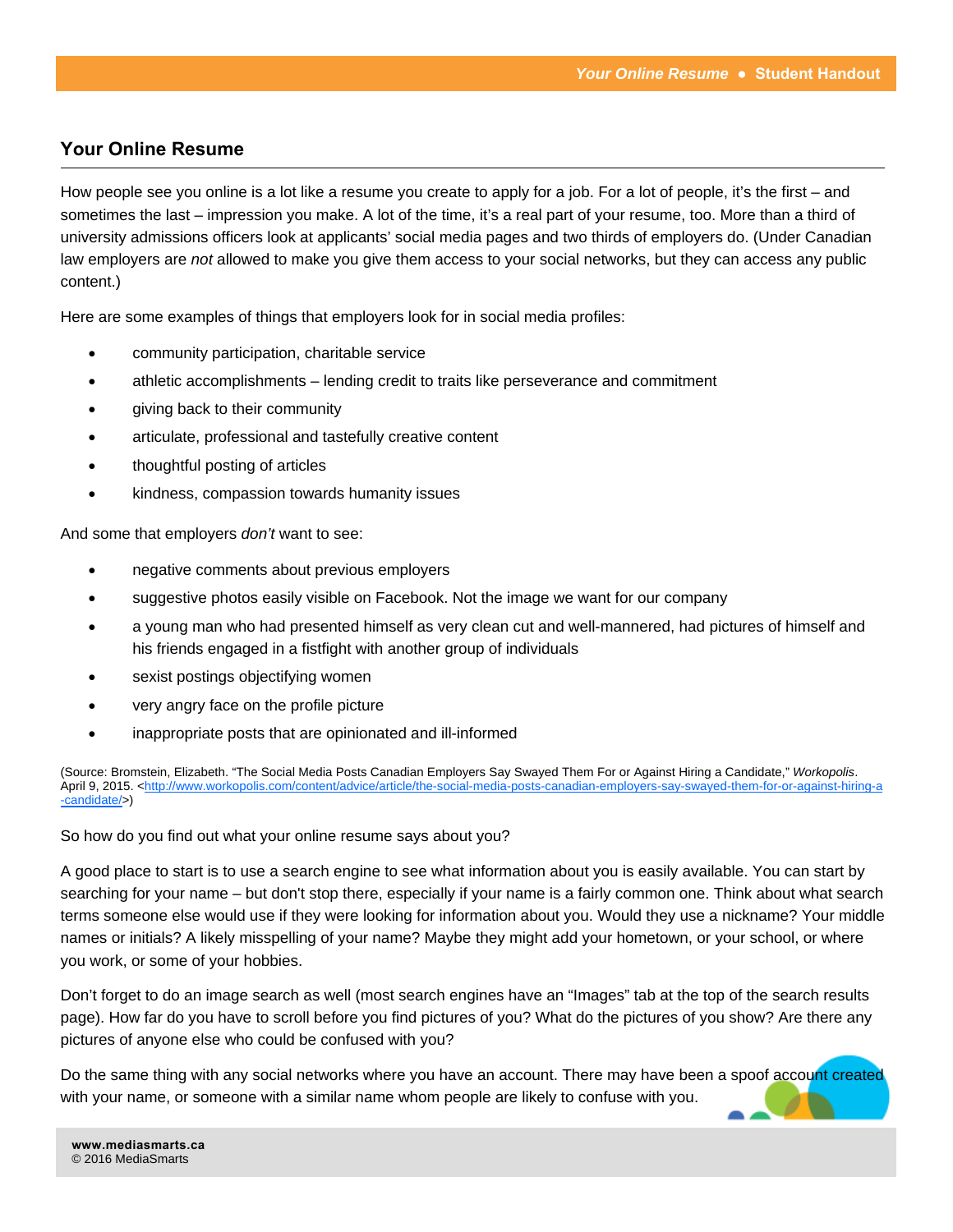Things that can affect your reputation:

- what you post on social media
- comments you leave on other people's social media pages
- how you behave in online games
- things by or about you that are posted or shared by other people

It's important to press the pause button and take a second to think before you post anything online. Ask yourself:

- Is this how I want people to see me?
- Could somebody use this to hurt me? Would I be upset if they shared it with others?
- What's the *worst* thing that could happen if I shared this? (For example: my parents might ground me, my friends might get mad at me, I might look silly.)

#### **Cleaning Up**

Most social networks – like Facebook – have settings to control who sees what you post. Many of them also let you set privacy settings for individual posts, so that only the people you want to can see it. It's a good idea to stay up to date with Facebook privacy settings because they change all the time.

If you're tagged in a photo you don't like, most social networks will let you remove the tag. If you don't want the photo to be up at all, ask the person who posted it to take it down – this usually works!

If that doesn't work, you can find out which ISP hosts the site and ask them to take it down. ISPs will usually only do this if the material is *defamatory* (it is untrue and hurts your reputation), if it's hate material or if what the site is doing could reasonably be called cyberbullying.

Don't forget to think about the effect you have on other people's resumes, too. Always ask *before* sharing or tagging anyone in a photo – even if it's a good one – because you never know how they're going to feel about it.

#### **Instructions**

- 1. Do a search engine search for yourself, following the steps above. What did you find? Is it what you wanted to find? Why or why not?
- 2. Do an image search on your name. What did you find? Is it what you wanted to find? Why or why not?
- 3. Do a search for yourself on any social networks that you or your friends use (even if you don't have an account there.)

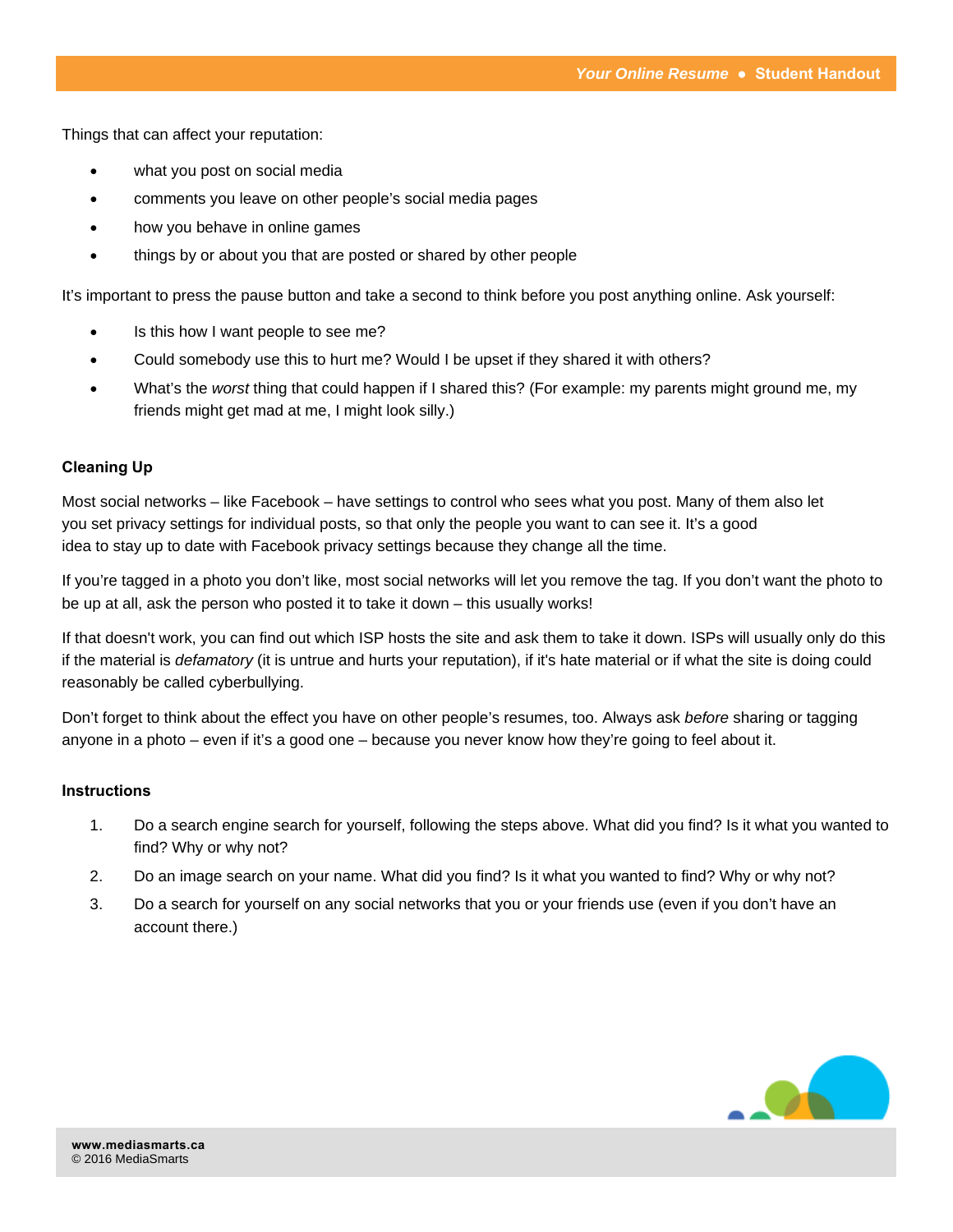# **Building Your Online Brand**

#### **Out with the bad, in with the good**

If there are things about you online that you don't like – or if searching for information about you leads to information about someone *else* that you don't think makes you look good – then you need to make sure that there's enough positive material about you online to drown it out.

Blogging, posting videos, commenting, leaving online reviews – anything that leaves a mark online is good so long as it sends the message you want. Make sure to share activities that paint you in a positive light: post about the times you do volunteer work, play sports or do other activities. Don't worry that everything you do has to make you look good; so long as it doesn't make you look *bad*, it's building your online presence and flooding out any bad stuff that may be out there.

If there's another person online that people are mixing up with you, think about using a variation on your name. For instance, if there's another John Smith who got caught selling fake Stanley Cup tickets, you may decide to go by Johnny Smith or John Q. Smith instead of trying to tell people you're not him.

You can also create custom accounts on your social networks just for employers and college or university admissions – but make sure to do it at least a year before you're going to need it, so that it looks "lived in."

#### **Build a base**

An important step in building your brand is to have a *home base* online. This could be a website or a blog. What matters is that it's a place where *you* control your message and where everything you do online links back to. Why is that important? Because a lot of search engines count links when they're doing a search, so the more you link back to your home base, the higher it will rank in any search for you.

Type your name into the searchbar and see what other search terms are suggested. (If possible, do this on a computer that you don't normally use.)

Also, you can try putting "yourname".com (or .ca) into the address bar and see if anyone else has registered that site. (In other words, if your name is "John Smith", who owns [www.johnsmith.com ?\)](http://www.johnsmith.com) If someone does, what's there? If nobody does, how much would it cost for you to register it?

You can have a "home base" picture, too: that's a picture of yourself that you like (if you don't want to use a real picture, there are lots of places online where you can create a cartoon version of yourself) that you use anytime you're asked for a picture online – social networks, commenting systems, and so on. Having a single picture that you use everywhere helps to build your identity online. Make sure that the filename of the photo includes your name: that will make it more discoverable to search engines.

#### **Building Your Online Brand Exercise**

- 1. Pick one social network that you could use as your home base. (For this exercise, we're using the term "social network" to mean any place online where you publish content. So while it can mean places like Facebook or Twitter, it can also mean a blog, an account on an image-sharing site, and so on.)
- 2. Think of *three* different tools or methods for building a *positive* impression of yourself on that social network.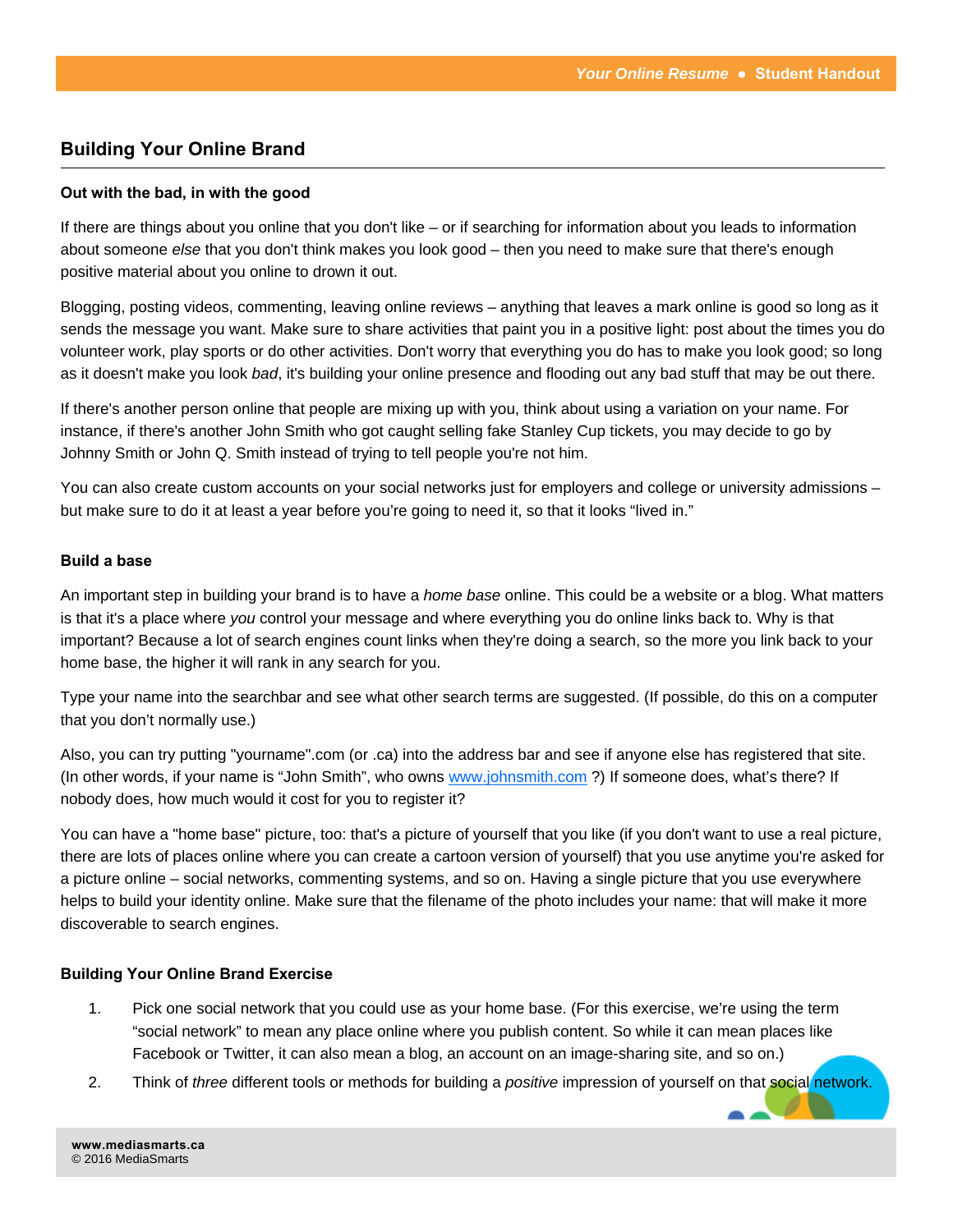## **Assignment Sheet: Online Communications Plan**

For this assignment, you will be creating a *communications plan* to take control of your online resume. To do this you will identify *three different audiences* who might see you online, think about how you want each one to see you, and make a plan for communicating that image.

1. What do you want your brand to be? List the three words that describe how you would like people to see you:

| I       |  |
|---------|--|
| v.<br>i |  |

b)

c)

- 2. Identify *three audiences* who might see your content online.
	- a)
	- b)
	-
	- c)
- 3. For each of these audiences, answer the following questions on separate paper:

a) Platform. How do you reach this audience online?

b) **Message.** How do you want this audience to see you? Which aspect(s) of your brand are most important to communicate to this audience?

c) **Tools.** What tools can you use to communicate this? (Identify at least three. Draw on the list of tools for different social media developed in class.)

d) **Crisis management.** What do you need to *avoid doing* to *protect* this? What can I do if I make a bad impression on this audience?

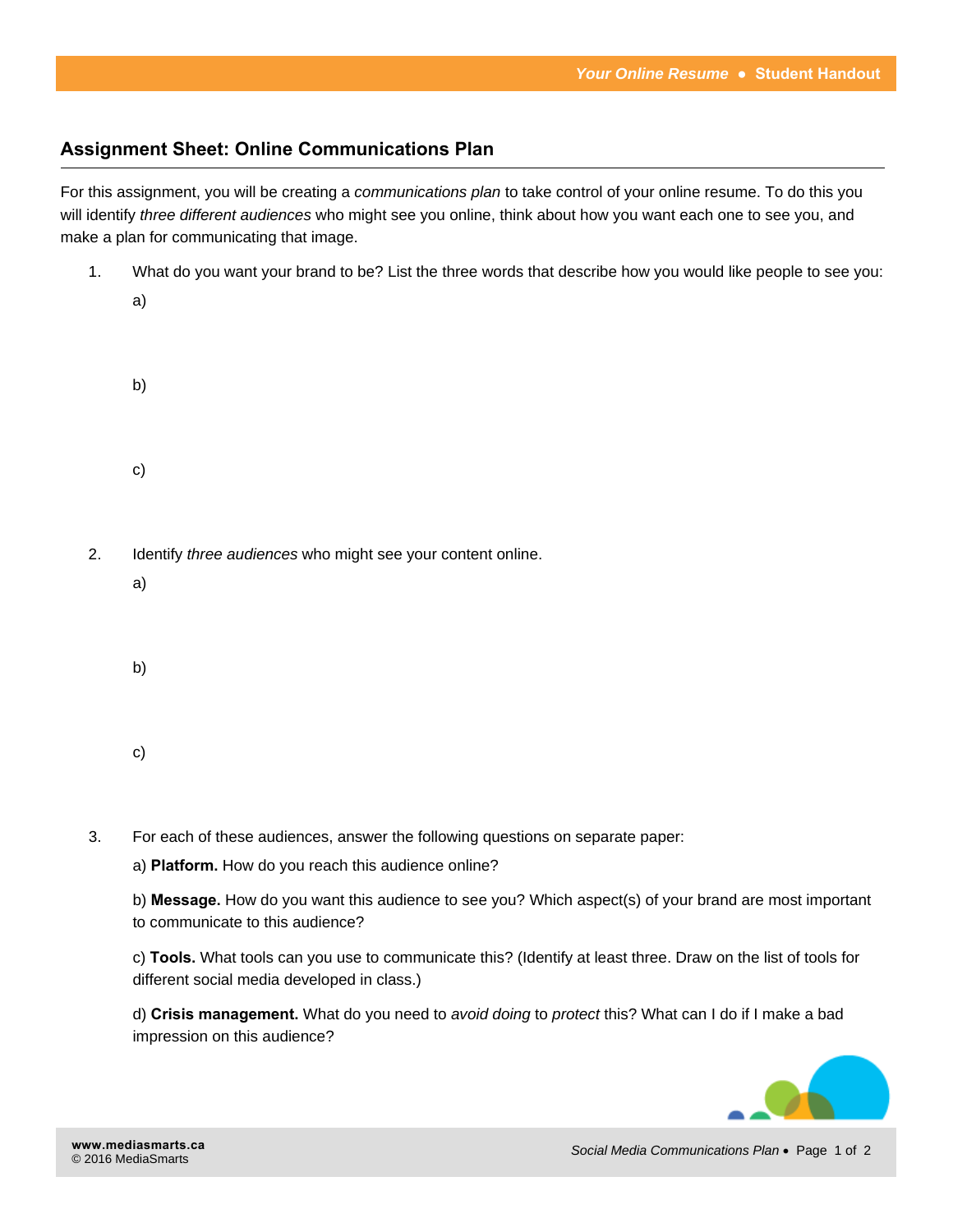e) **Metrics.** How will you know if you've been successful?

#### *For example:*

Audience: readers of my fan fiction

a. Fan fiction sites, my blog, Twitter

b. Creative, friendly, entertaining

c. Publish my stories on fan fic sites and on my blog. Comment positively on other people's stories. Use Twitter to let people know about new stories and to interact positively with other writers in the same field.

d. Make sure I know the rules of my fan fic community and don't break them. Don't get in public fights with other writers. If I do, I'll let things cool down for a few days before apologizing.

e. I'll know by how many people read, comment on and share my stories.

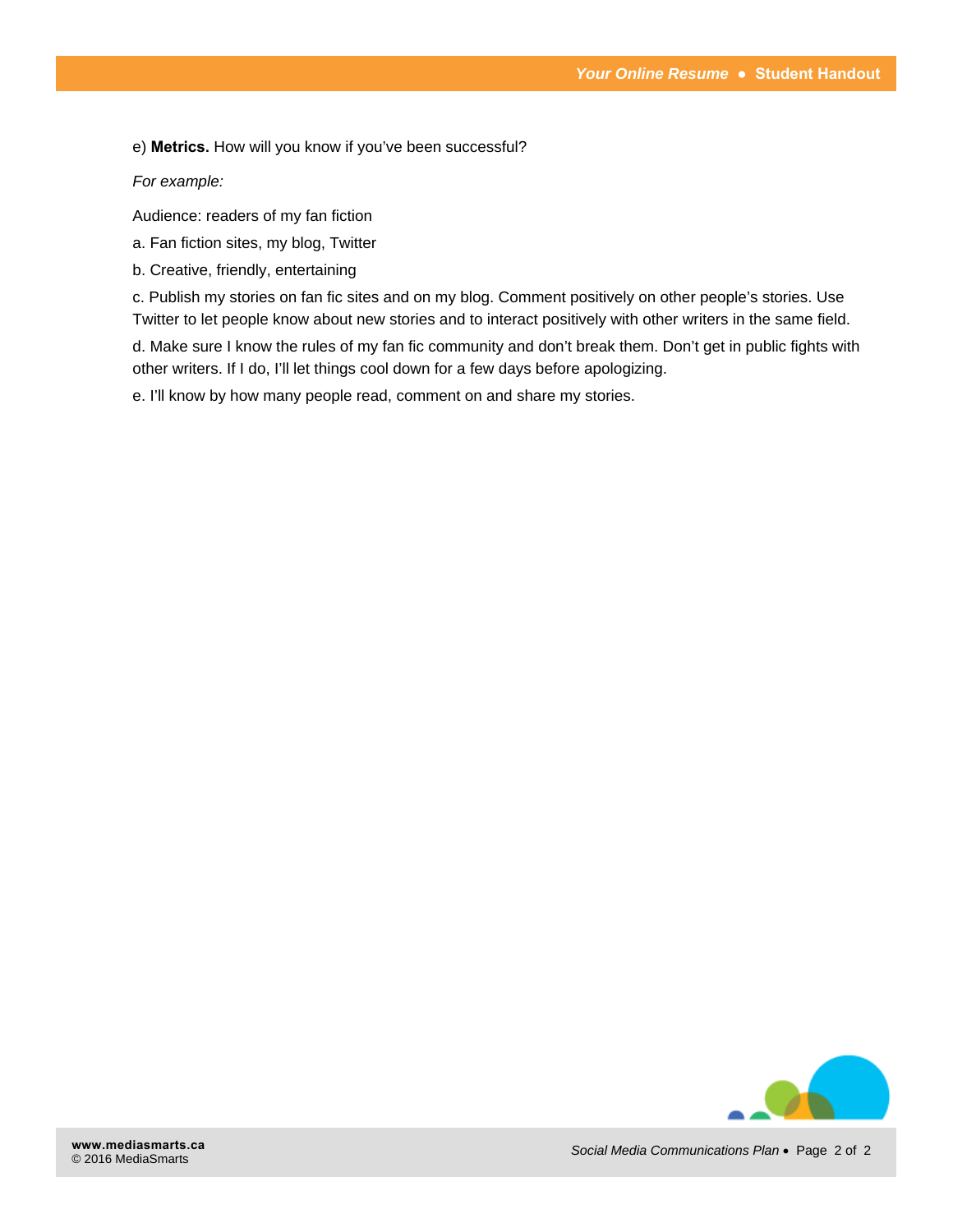# **Assessment Task Rubric**

|                                                                                                                                                                                                                                                                                                                                                                                                                        | <b>Learning Expectations</b>                                                                                                                                                                                                                                                                                                                                                                                                                                                                                                                                                                             | <b>Achievement</b>                                                                    |
|------------------------------------------------------------------------------------------------------------------------------------------------------------------------------------------------------------------------------------------------------------------------------------------------------------------------------------------------------------------------------------------------------------------------|----------------------------------------------------------------------------------------------------------------------------------------------------------------------------------------------------------------------------------------------------------------------------------------------------------------------------------------------------------------------------------------------------------------------------------------------------------------------------------------------------------------------------------------------------------------------------------------------------------|---------------------------------------------------------------------------------------|
| <b>Use</b><br>Skills and competencies that fall under<br>"use" range from basic technical know-<br>how - using computer programs such as<br>word processors, web browsers, email,<br>and other communication tools – to the<br>more sophisticated abilities for accessing<br>and using knowledge resources, such as<br>search engines and online databases, and<br>emerging technologies such as cloud com-<br>puting. | <b>Privacy and Security</b><br>demonstrate awareness that he/she has a digital foot-<br>print and that this information can be searched, copied,<br>and passed on, and that he/she can take some control<br>based on what he/she posts online<br>use communications platforms effectively to reach se-<br>lected audiences<br>use privacy tools and settings to control who accesses<br>the information they post<br><b>Digital Health</b><br>envision their short- and longer-term future and develop<br>a plan for acquiring the technological literacy/capability<br>required to achieve their vision | Insufficient (R)<br>Beginning (1)<br>Developing (2)<br>Competent (3)<br>Confident (4) |
| <b>Understand</b><br>Understand includes recognizing how net-<br>worked technology affects our behaviour<br>and our perceptions, beliefs and feelings<br>about the world around us.<br>Understand also prepares us for a<br>knowledge economy as we develop infor-<br>mation management skills for finding, eval-<br>uating and effectively using information to<br>communicate, collaborate and solve prob-<br>lems.  | <b>Privacy and Security</b><br>understand the concept of privacy in their everyday<br>lives, and as it relates to using the Internet<br>understand the security implications of computer net-<br>works and client/servers<br><b>Digital Health</b><br>demonstrate awareness of how he/she and others rep-<br>resent themselves online, and the relationship between<br>online and offline selves                                                                                                                                                                                                         | Insufficient (R)<br>Beginning (1)<br>Developing (2)<br>Competent (3)<br>Confident (4) |